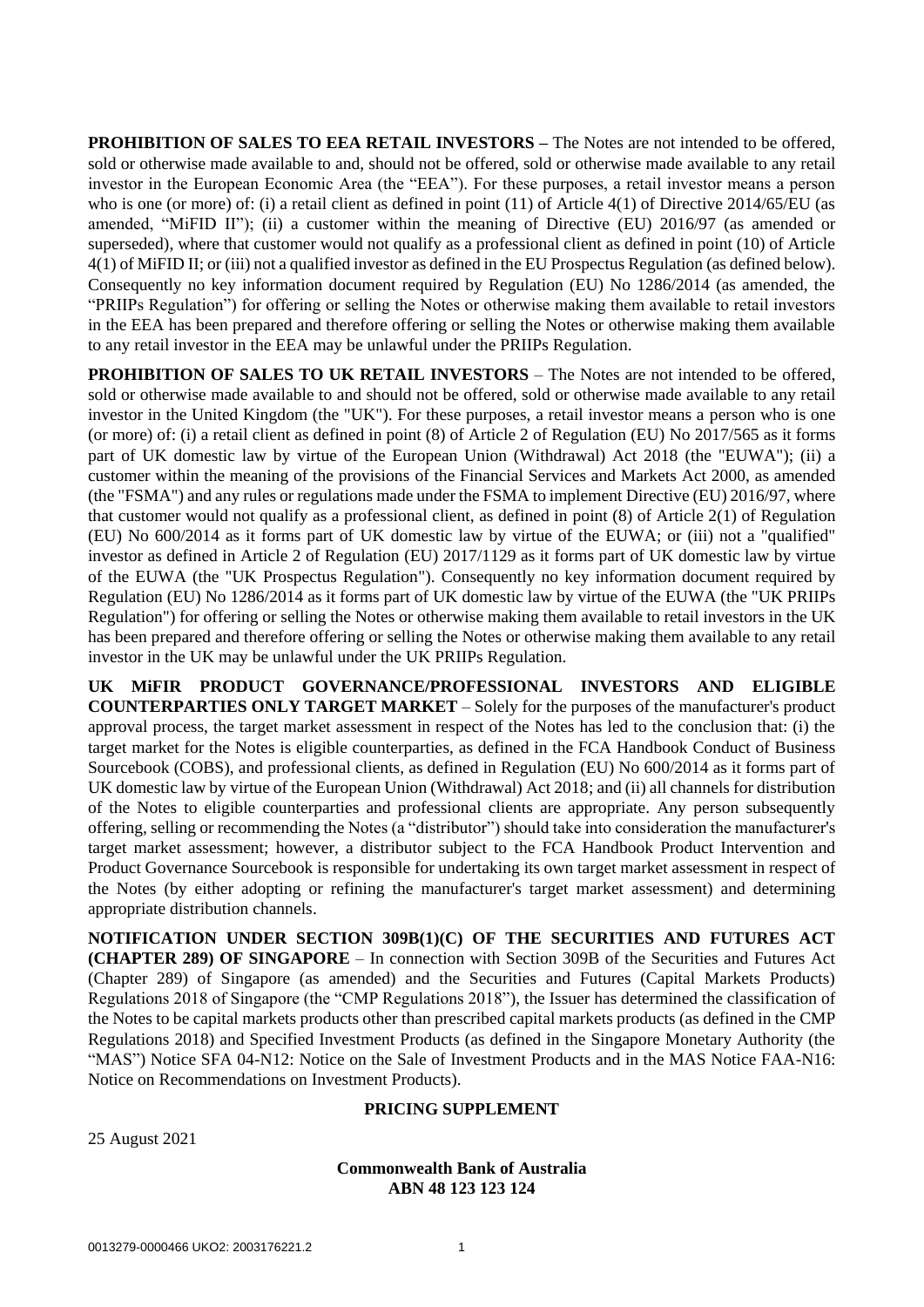### **Issuer Legal Entity Identifier (LEI): MSFSBD3QN1GSN7Q6C537**

# **Issue of AUD 135,000,000 3.115 per cent. Subordinated Notes due 2041 under the U.S.\$70,000,000,000 Euro Medium Term Note Programme**

#### **Part A– Contractual Terms**

The Information Memorandum referred to below (as completed by this Pricing Supplement) has been prepared on the basis that any offer of Notes in (i) any Member State of the EEA or (ii) the United Kingdom will be made pursuant to an exemption under Regulation (EU) 2017/1129 (the "EU Prospectus Regulation") or the FSMA, as applicable from the requirement to publish a prospectus for offers of the Notes. Accordingly any person making or intending to make an offer in (i) a Member State of the EEA or (ii) the United Kingdom of the Notes may only do so in circumstances in which no obligation arises for the Issuer or any Dealer to publish a prospectus pursuant to Article 3 of the EU Prospectus Regulation or Article 3 of the UK Prospectus Regulation, as applicable or supplement a prospectus pursuant to Article 23 of the EU Prospectus Regulation or Article 23 of the UK Prospectus Regulation, as applicable, in each case, in relation to such offer. Neither the Issuer nor any Dealer has authorised, nor do they authorise, the making of any offer of Notes in circumstances in which an obligation arises for the Issuer or any Dealer to publish or supplement a prospectus for such offer.

This document constitutes the Pricing Supplement relating to the issue of Notes described herein. Terms used herein shall be deemed to be defined as such for the purposes of the Conditions set forth in the Information Memorandum dated 2 July 2021 for the issue of Notes under the Programme for which no prospectus is required to be published under the UK Prospectus Regulation or the EU Prospectus Regulation (the "Information Memorandum"). This Pricing Supplement contains the final terms of the Notes described herein and must be read in conjunction with the Information Memorandum in order to obtain all the relevant information.

The Information Memorandum is available for viewing on the Issuer's website at: https://www.commbank.com.au/about-us/group-funding/documentation.html.

| 1. | Issuer:             |                                                                                                           | Commonwealth Bank of Australia                             |  |
|----|---------------------|-----------------------------------------------------------------------------------------------------------|------------------------------------------------------------|--|
| 2. | (i)                 | Series of which Notes are to be<br>treated as forming part:                                               | 6432                                                       |  |
|    | (ii)                | Tranche Number:                                                                                           | 1                                                          |  |
| 3. |                     | Specified Currency or Currencies:                                                                         | Australian dollars ("AUD")                                 |  |
| 4. |                     | <b>Aggregate Nominal Amount:</b>                                                                          |                                                            |  |
|    | (i)                 | Series:                                                                                                   | AUD 135,000,000                                            |  |
|    | (ii)                | Tranche:                                                                                                  | AUD 135,000,000                                            |  |
| 5. | <b>Issue Price:</b> |                                                                                                           | 100 per cent. of the Aggregate Nominal Amount              |  |
| 6. | (i)                 | <b>Specified Denomination:</b>                                                                            | AUD 500,000                                                |  |
|    | (ii)                | Calculation Amount (in relation to<br>calculation of interest on Notes in<br>global form see Conditions): | Specified Denomination                                     |  |
| 7. | (i)                 | <b>Issue Date:</b>                                                                                        | 27 August 2021                                             |  |
|    | (ii)                | <b>Interest Commencement Date:</b>                                                                        | <b>Issue Date</b>                                          |  |
| 8. |                     | <b>Maturity Date:</b>                                                                                     | 27 August 2041                                             |  |
| 9. |                     | <b>Interest Basis:</b>                                                                                    | <b>Fixed Rate</b><br>(further particulars specified below) |  |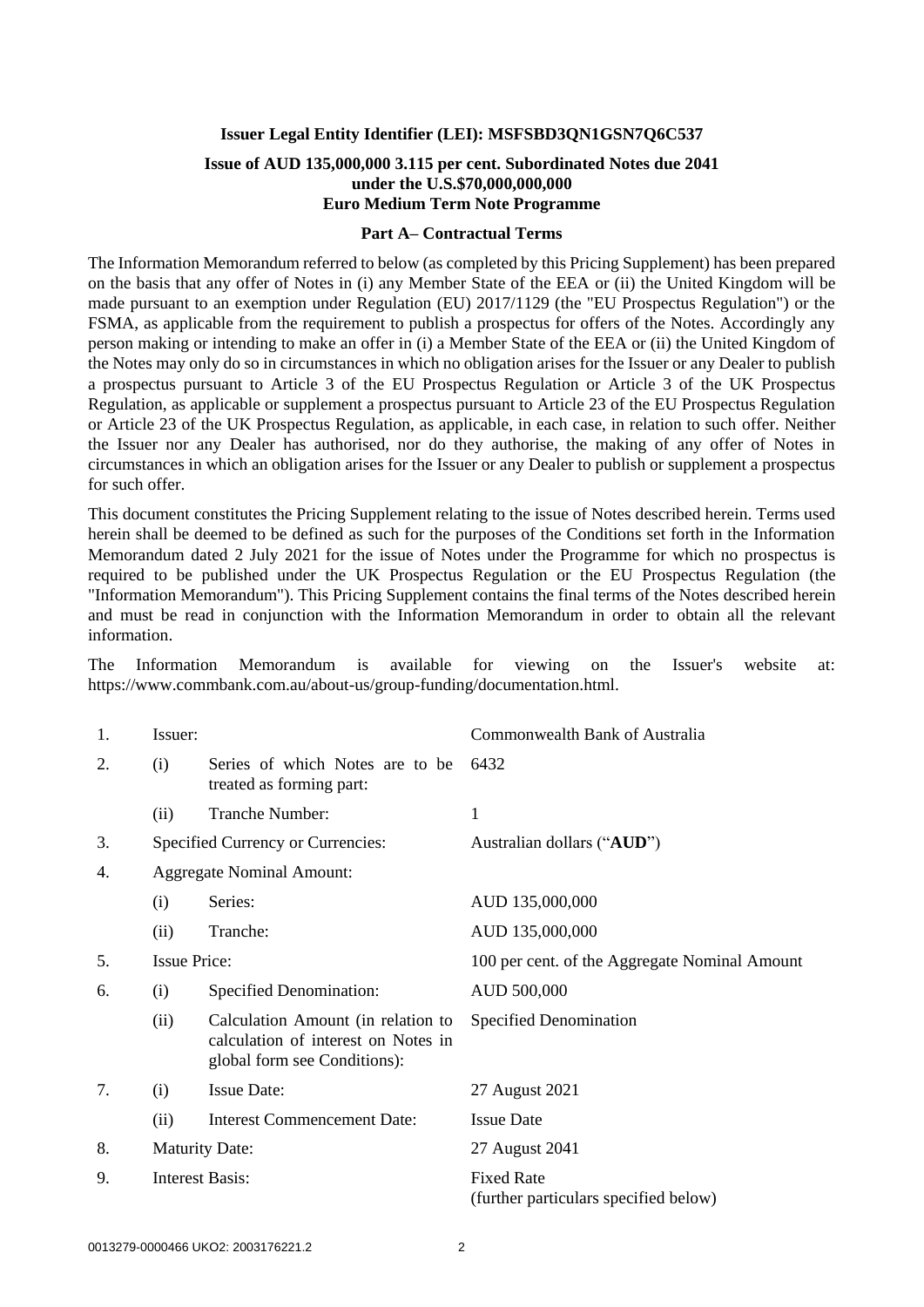| 10. | Redemption/Payment Basis:                                 | Outstanding Principal Amount of the relevant<br>Note(s) calculated at the relevant date of redemption |
|-----|-----------------------------------------------------------|-------------------------------------------------------------------------------------------------------|
| 11. | <b>Basis</b><br>Change<br>of<br>Interest<br><sub>or</sub> |                                                                                                       |
|     | Redemption/Payment Basis:                                 | Not Applicable                                                                                        |
| 12. | Put/Call Options:                                         | Not Applicable                                                                                        |
| 13. | <b>Status of the Notes:</b>                               | Subordinated                                                                                          |
| 14. | Method of distribution:                                   | Non-syndicated                                                                                        |
|     |                                                           |                                                                                                       |

# **PROVISIONS RELATING TO INTEREST (IF ANY) PAYABLE**

| 15. |                                 | <b>Fixed Rate Note Provisions:</b>                                                                                                                                      | Applicable                                                                                            |
|-----|---------------------------------|-------------------------------------------------------------------------------------------------------------------------------------------------------------------------|-------------------------------------------------------------------------------------------------------|
|     | (i)                             | Rate of Interest:                                                                                                                                                       | 3.115 per cent. per annum payable annually in arrear                                                  |
|     | (ii)                            | (A)<br>Interest Payment Date(s):                                                                                                                                        | 27 August in each year up to and including the<br><b>Maturity Date</b>                                |
|     |                                 | <b>Interest Periods:</b><br>(B)                                                                                                                                         | Unadjusted                                                                                            |
|     | (iii)                           | Fixed Coupon Amount(s)<br>Unsubordinated<br><b>Notes</b><br>for<br>in<br>definitive form (and in relation to<br>Unsubordinated Notes in global<br>form see Conditions): | Not Applicable                                                                                        |
|     | (iv)                            | <b>Business Day Convention:</b>                                                                                                                                         | Not Applicable                                                                                        |
|     | (v)                             | <b>Additional Business Centre(s):</b>                                                                                                                                   | Not Applicable                                                                                        |
|     | (vi)                            | Calculation to be on a Calculation<br><b>Amount Basis:</b>                                                                                                              | Not Applicable                                                                                        |
|     | (vii)                           | Broken Amount(s) for<br>Unsubordinated Notes in definitive<br>form (and in relation to<br>Unsubordinated Notes in global<br>form see Conditions):                       | Not Applicable                                                                                        |
|     | (viii)                          | Day Count Fraction:                                                                                                                                                     | 30/360, unadjusted                                                                                    |
|     | (ix)                            | Determination Date(s):                                                                                                                                                  | Not Applicable                                                                                        |
|     | (x)                             | Other terms relating to the method<br>of calculating interest for Fixed<br>Rate Notes:                                                                                  | None                                                                                                  |
| 16. |                                 | <b>Fixed Reset Note Provisions:</b>                                                                                                                                     | Not Applicable                                                                                        |
| 17. |                                 | <b>Floating Rate Note Provisions:</b>                                                                                                                                   | Not Applicable                                                                                        |
| 18. |                                 | <b>Zero Coupon Note Provisions:</b>                                                                                                                                     | Not Applicable                                                                                        |
| 19. |                                 | <b>Index Linked Note Provisions:</b>                                                                                                                                    | Not Applicable                                                                                        |
| 20. |                                 | <b>Dual Currency Note Provisions:</b>                                                                                                                                   | Not Applicable                                                                                        |
|     |                                 | PROVISIONS RELATING TO REDEMPTION                                                                                                                                       |                                                                                                       |
| 21. | <b>Issuer Call:</b>             |                                                                                                                                                                         | Not Applicable                                                                                        |
| 22. | <b>Investor Put:</b>            |                                                                                                                                                                         | Not Applicable                                                                                        |
| 23. | <b>Final Redemption Amount:</b> |                                                                                                                                                                         | Outstanding Principal Amount of the relevant<br>Note(s) calculated at the relevant date of redemption |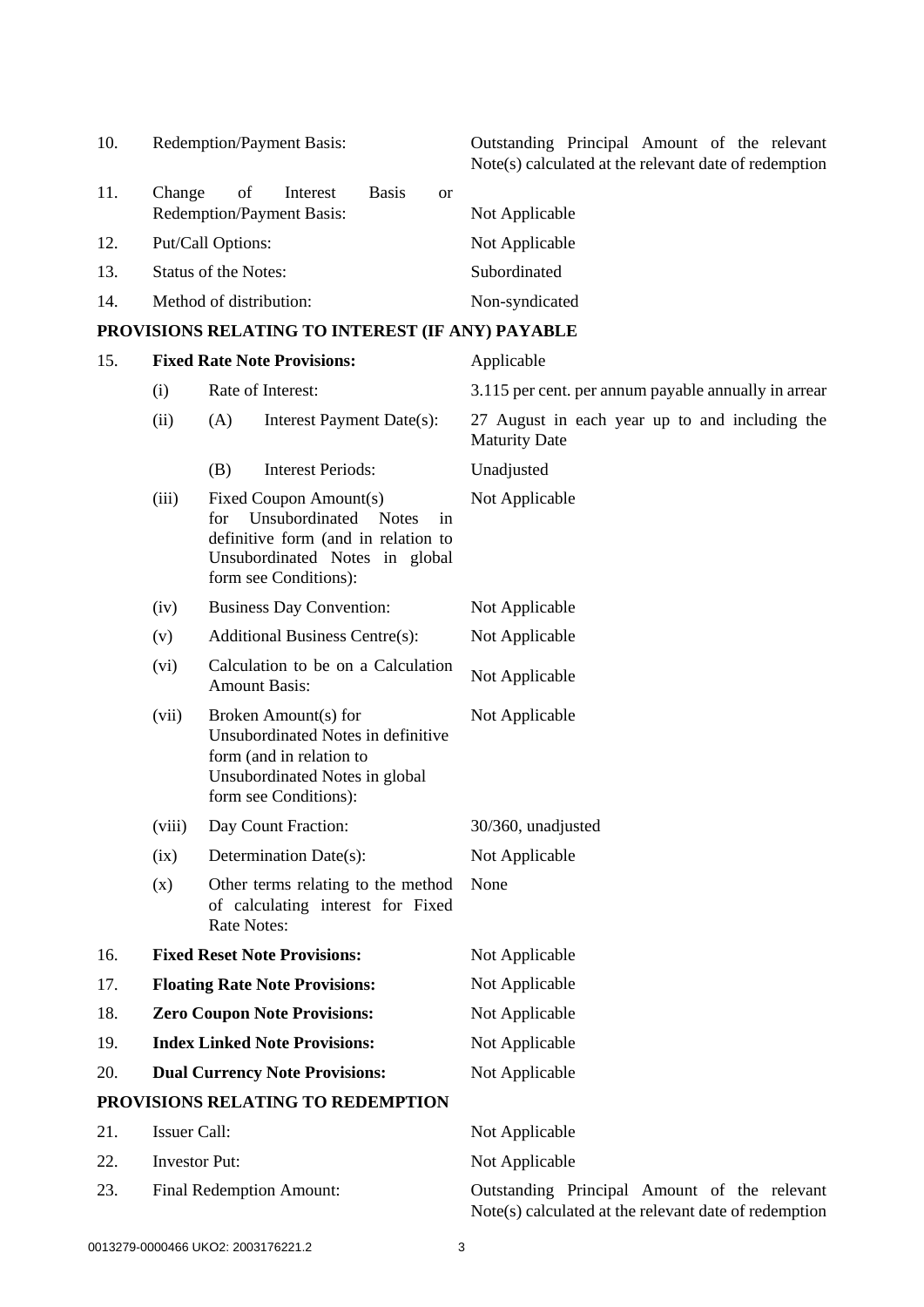| 24. | Early Redemption Amount payable on<br>redemption for taxation or regulatory<br>reasons or on event of default and/or the<br>method of calculating the same (if required<br>or if different from that set out in Condition<br>$6(h)$ : | Outstanding Principal Amount of the relevant<br>Note(s) calculated at the relevant date of redemption                                                          |
|-----|---------------------------------------------------------------------------------------------------------------------------------------------------------------------------------------------------------------------------------------|----------------------------------------------------------------------------------------------------------------------------------------------------------------|
|     | <b>GENERAL PROVISIONS APPLICABLE TO THE NOTES</b>                                                                                                                                                                                     |                                                                                                                                                                |
| 25. | Form of Notes:                                                                                                                                                                                                                        | <b>Registered Notes:</b><br>Registered Global Note registered in the name of a<br>nominee for a common depositary for Euroclear and<br>Clearstream, Luxembourg |
| 26. | <b>Payment Business Day Convention</b>                                                                                                                                                                                                | Following Business Day Convention                                                                                                                              |
| 27. | Additional Financial Centre(s) or other<br>special provisions relating to Payment<br>Dates:                                                                                                                                           | London and Sydney                                                                                                                                              |
| 28. | Talons for future Coupons or Receipts to be<br>attached to Definitive Notes (and dates on<br>which such Talons mature):                                                                                                               | No                                                                                                                                                             |
| 29. | Details relating to Instalment Notes:<br>amount of each instalment, date on which<br>each payment is to be made:                                                                                                                      | Not Applicable                                                                                                                                                 |
| 30. | Other final terms:                                                                                                                                                                                                                    | Not Applicable                                                                                                                                                 |
|     | <b>DISTRIBUTION</b>                                                                                                                                                                                                                   |                                                                                                                                                                |
| 31. | If syndicated, names of Managers:                                                                                                                                                                                                     | Not Applicable                                                                                                                                                 |
| 32. | If non-syndicated, name of relevant Dealer:                                                                                                                                                                                           | J.P. Morgan Securities plc                                                                                                                                     |
| 33. | Total commission and concession:                                                                                                                                                                                                      | As agreed between the Issuer and the Dealer                                                                                                                    |
| 34. | U.S. Selling Restrictions:                                                                                                                                                                                                            | Reg. S Compliance Category 2; TEFRA not<br>applicable                                                                                                          |
| 35. | Additional selling restrictions:                                                                                                                                                                                                      | Not Applicable                                                                                                                                                 |
|     | PROVISIONS APPLICABLE TO RMB NOTES                                                                                                                                                                                                    |                                                                                                                                                                |
| 36. | <b>RMB</b> Currency Event:                                                                                                                                                                                                            | Not Applicable                                                                                                                                                 |
| 37. | Spot Rate (if different from that set out in<br>Condition $7(m)$ :                                                                                                                                                                    | Not Applicable                                                                                                                                                 |
| 38. | Party responsible for calculating the Spot<br>Rate:                                                                                                                                                                                   | Not Applicable                                                                                                                                                 |
| 39. | Relevant Currency (if different from that in<br>Condition $7(m)$ :                                                                                                                                                                    | Not Applicable                                                                                                                                                 |
| 40. | RMB Settlement Centre(s):                                                                                                                                                                                                             | Not Applicable                                                                                                                                                 |
|     | PROVISIONS APPLICABLE TO SUBORDINATED NOTES                                                                                                                                                                                           |                                                                                                                                                                |
| 41. | Substitution:                                                                                                                                                                                                                         | <b>Full Successor</b>                                                                                                                                          |
| 42. | <b>Exchange Number:</b>                                                                                                                                                                                                               | <b>Outstanding Principal Amount x Exchange Date</b><br><b>Cross Rate</b>                                                                                       |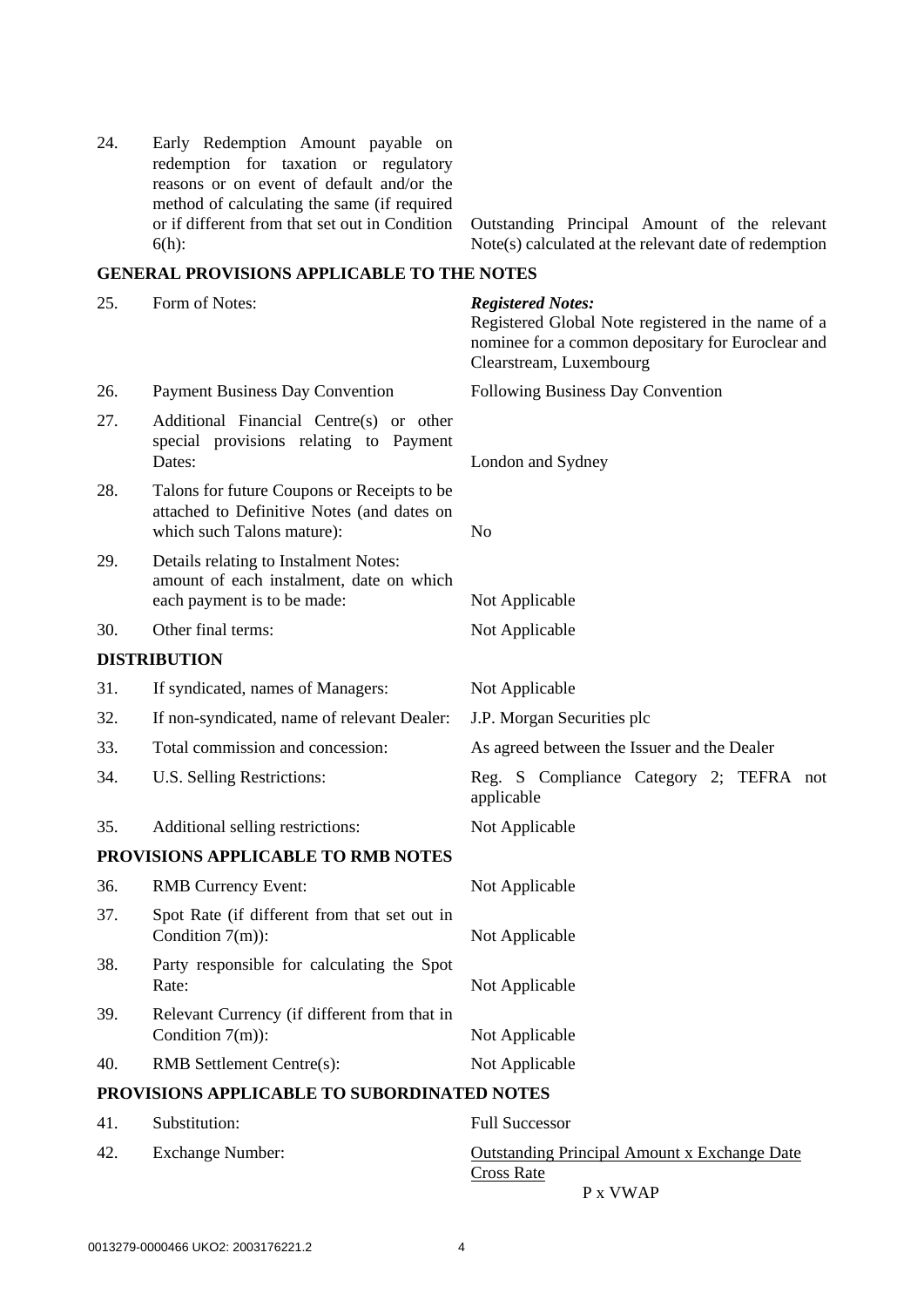where: "P" means 0.99. "VWAP" (expressed in Australian dollars and cents) means the VWAP during the relevant VWAP Period. "Exchange Date Cross Rate" means 1 43. Maximum Exchange Number: Outstanding Principal Amount x Issue Date Cross Rate 0.20 x Issue Date VWAP where:

"Issue Date Cross Rate" means 1

### **RESPONSIBILITY**

The Issuer accepts responsibility for the information contained in this Pricing Supplement.

Signed on behalf of **Commonwealth Bank of Australia:**

By:……………………………………….

Title: Senior Manager, Term Funding Duly authorised